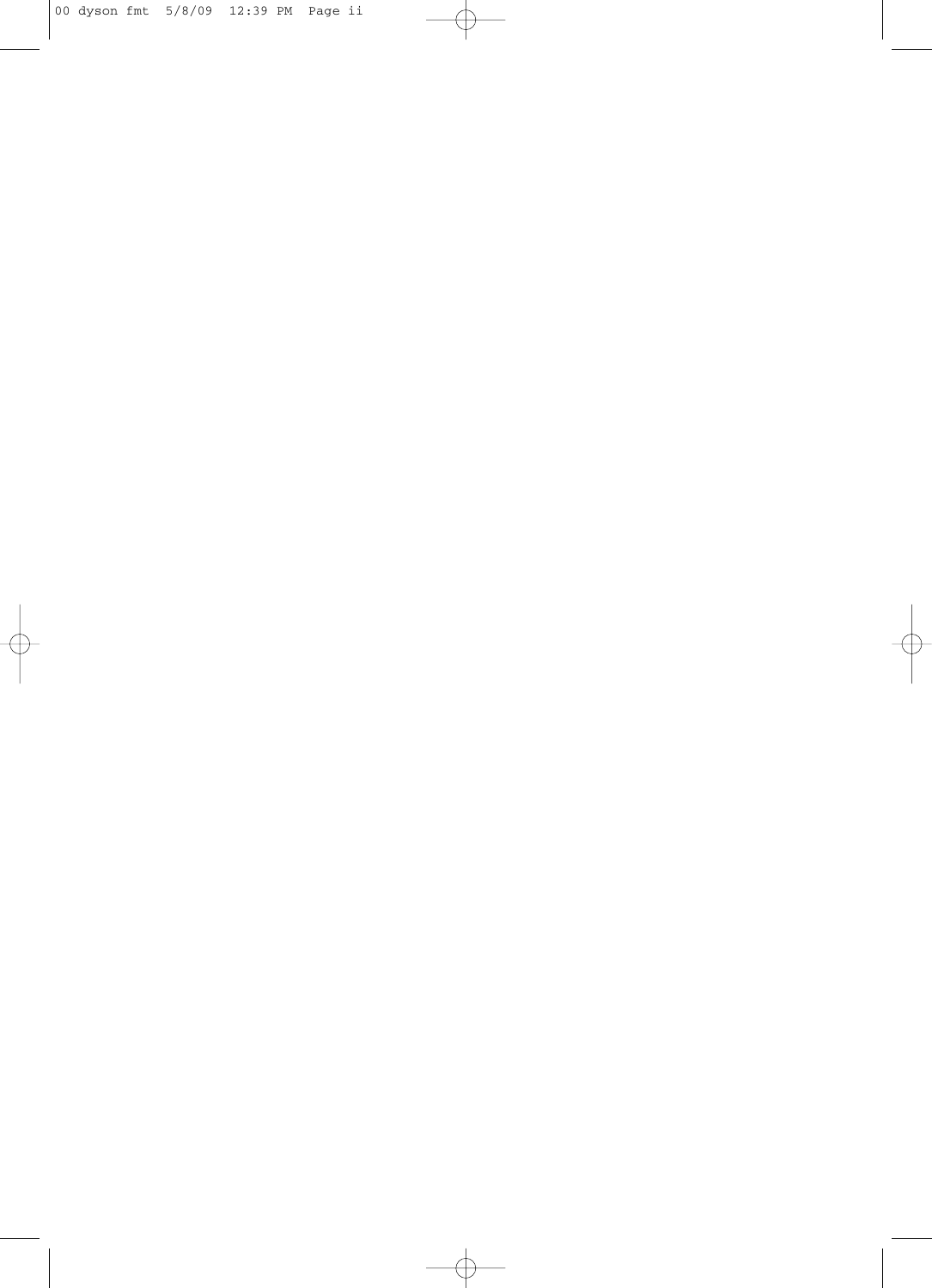## **Our Promise**

### **Achieving Educational Equality for America's Children**

*Selected Essays and Articles*

#### **Maurice R. Dyson**

Thomas Jefferson School of Law

#### **Daniel B. Weddle**

University of Missouri-Kansas City School of Law

Carolina Academic Press Durham, North Carolina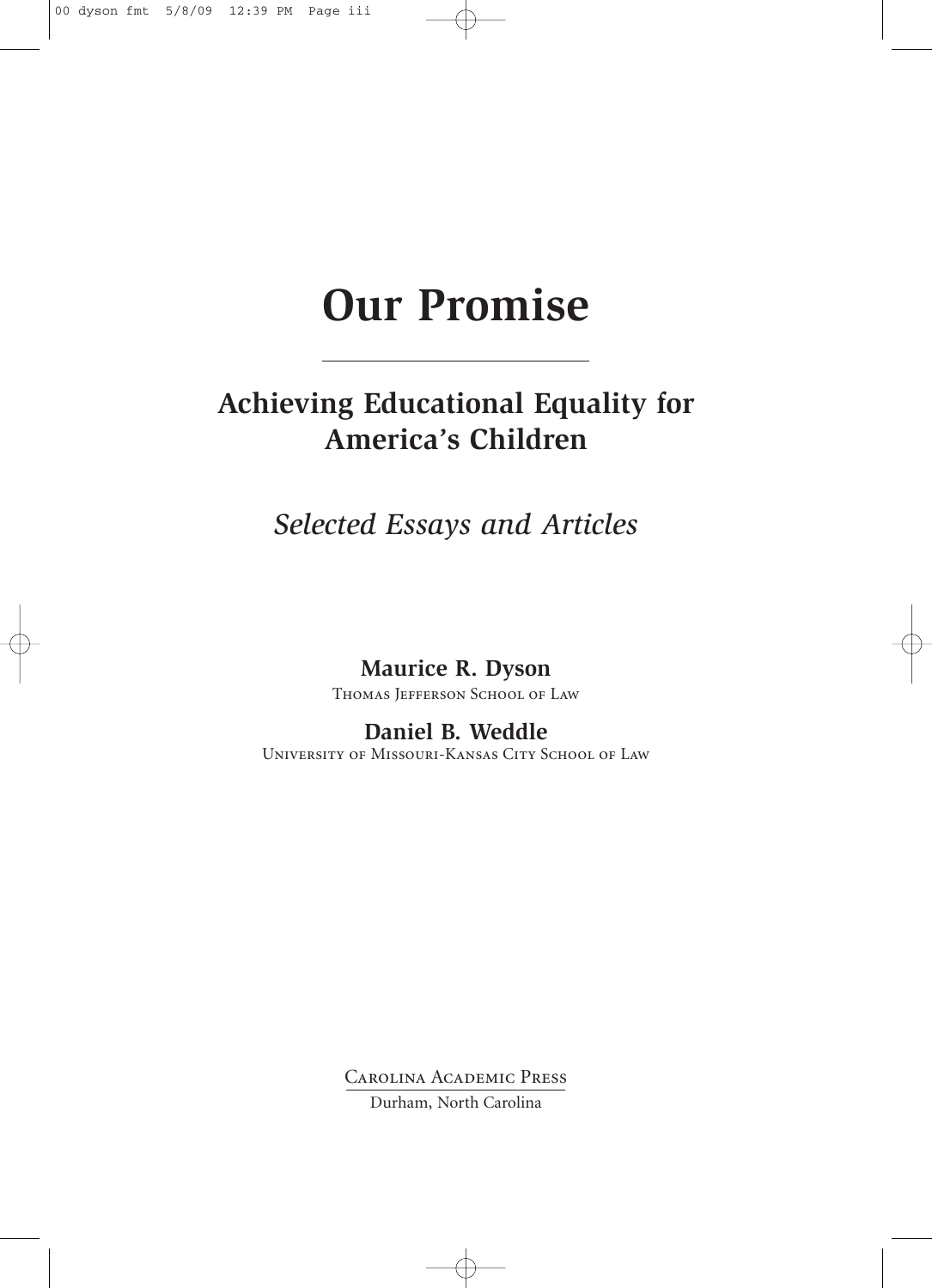Copyright © 2009 Maurice R. Dyson Daniel Weddle All Rights Reserved

Library of Congress Cataloging-in-Publication Data

Our promise : achieving educational equality for America's children / edited by Maurice R. Dyson and Daniel Weddle.

p. cm. Includes bibliographical references and index. ISBN 978-1-59460-127-9 (alk. paper)

1. Educational equalization—United States. 2. Discrimination in education—United States. 3. United States. No Child Left Behind Act of 2001. I. Dyson, Maurice R. II. Weddle, Daniel. III. Title.

LC213.2.O88 2008 379.2'6—dc22

2008043652

Carolina Academic Press 700 Kent Street Durham, North Carolina 27701 Telephone (919) 489-7486 Fax (919) 493-5668 www.cap-press.com

Printed in the United States of America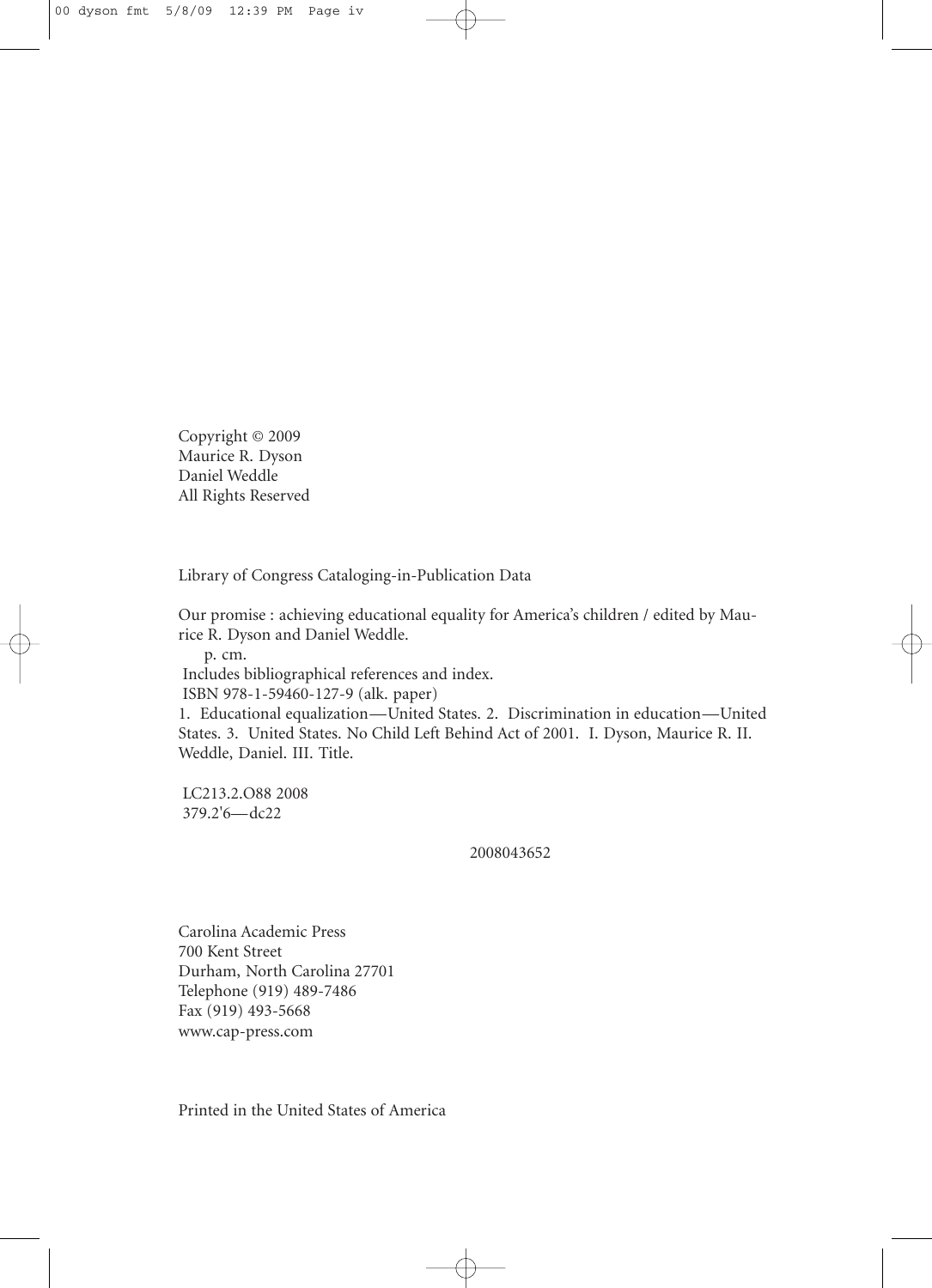*Dedicated to the loving memory of MaryAnne Lee MRD*

> *To Jenny DW*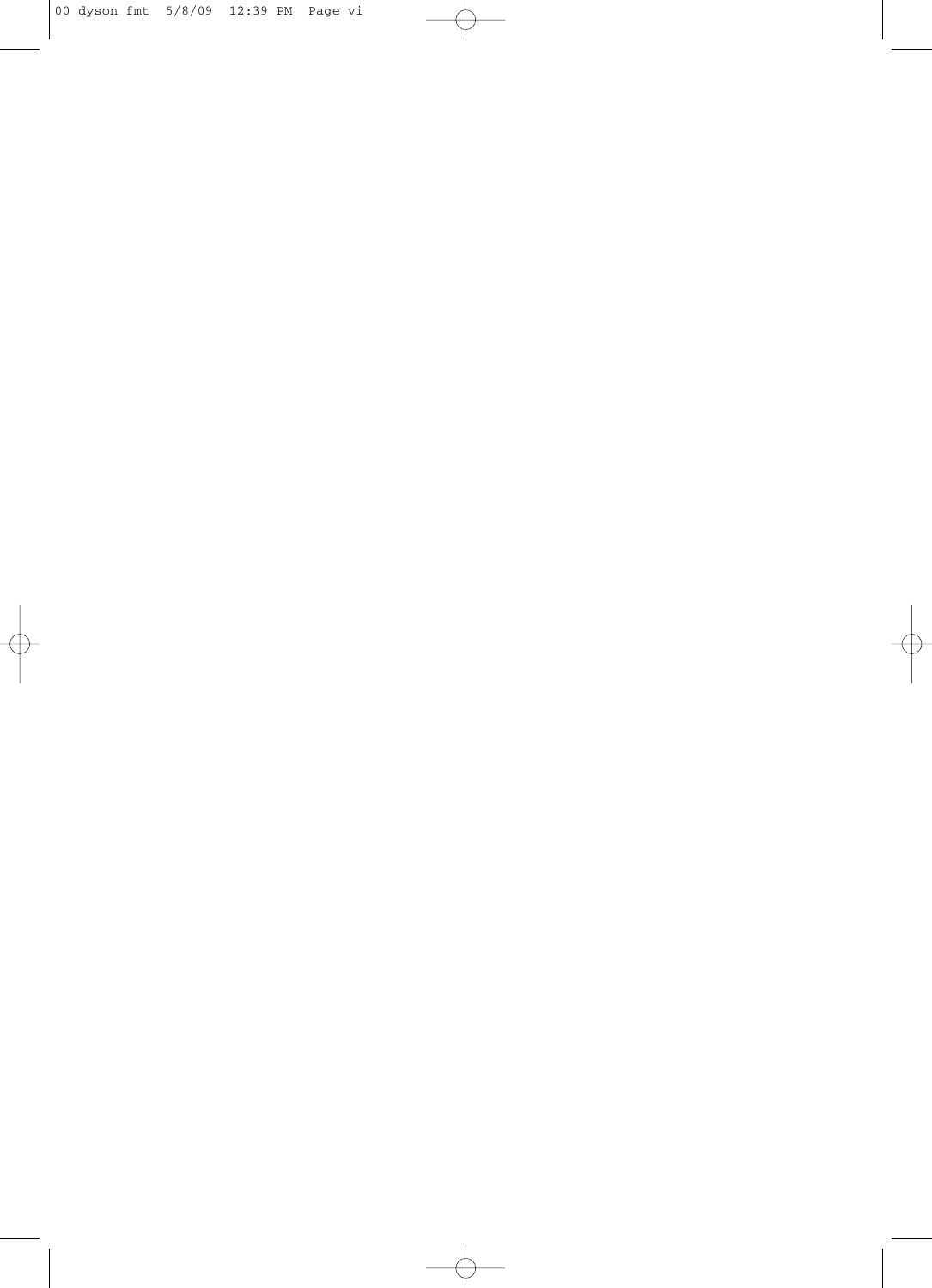## **Contents**

| Foreword<br>Acknowledgments<br>Introduction                                                                                                                                                                 | xi<br>xiii<br>XV |  |  |
|-------------------------------------------------------------------------------------------------------------------------------------------------------------------------------------------------------------|------------------|--|--|
| I Desegregation, Diversity and Discrimination                                                                                                                                                               |                  |  |  |
| 1 Desegregation and the Struggle for Equal Schooling: Rolling the Rock of Sisyphus<br>Molly Townes O'Brien                                                                                                  | $\overline{3}$   |  |  |
| 2 When Government Is a Passive Participant in Private Discrimination:<br>A Critical Look at White Privilege and the Tacit Return to Interposition<br>in PICS v. Seattle School District<br>Maurice R. Dyson | 25               |  |  |
| 3 De Facto Segregation and Group Blindness: Proposals for Narrow Tailoring<br>under a New Viable State Interest in PICS v. Seattle School District<br>Maurice R. Dyson                                      | 67               |  |  |
| II The Pipeline: K-12 and the Higher Educational Opportunity Nexus                                                                                                                                          |                  |  |  |
| 4 Fiscal Inequity and Resegregation: Two Pressing Mutual Concerns of<br>K-12 Education and Higher Education<br>William A. Kaplin                                                                            | 99               |  |  |
| 5 The NCLB, Race, Ethnicity, Class and Diversity: Promoting a High School to<br>Law/Graduate School Pipeline for Under-Represented Students<br>Jodie Roure                                                  | 119              |  |  |
| 6 The Black Divide on Affirmative Action<br>Angela Onwuachi-Willig                                                                                                                                          | 137              |  |  |
| III Educational Adequacy and Accountability                                                                                                                                                                 |                  |  |  |
| 7 The No Child Left Behind Act and the Birth of Race-Conscious School<br>Finance Litigation<br>Preston C. Green III, Bruce D. Baker, and Joseph O. Oluwole                                                  | 163              |  |  |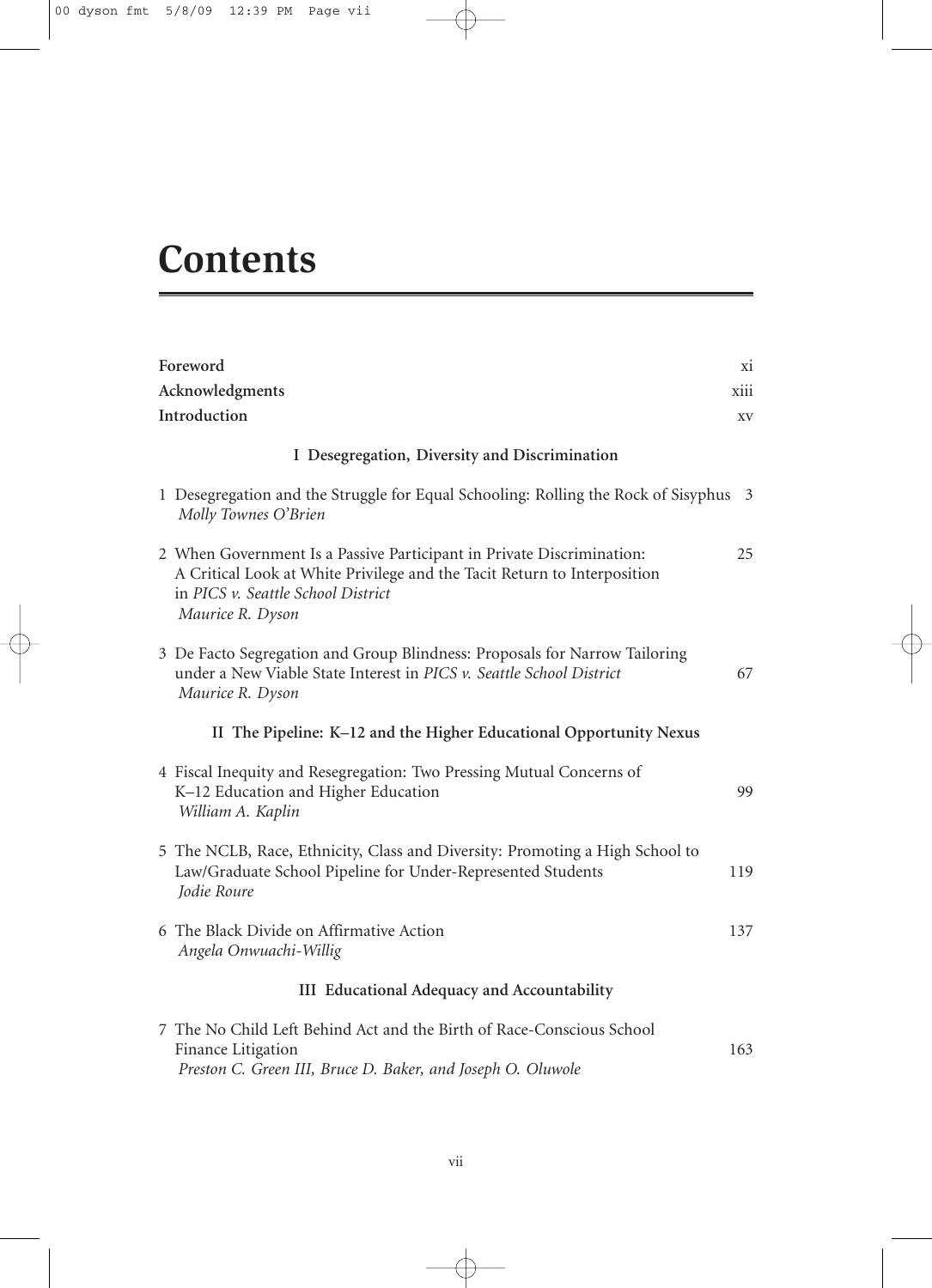| viii                                                                                                                                                                        | <b>CONTENTS</b> |  |  |  |
|-----------------------------------------------------------------------------------------------------------------------------------------------------------------------------|-----------------|--|--|--|
| 8 School Finance Litigation: Beyond Equality<br>Victoria J. Dodd                                                                                                            | 193             |  |  |  |
| 9 Closing the Door on Public School Integration: Parents Involved and<br>the Supreme Court's Continued Neglect of Adequacy Concerns<br>Osamudia R. James                    | 215             |  |  |  |
| 10 No Child Left Behind: Creating and Sustaining a Two-Tiered System<br>of Education for the Nation's Youth<br>Anita Kuykendall Stoll                                       | 249             |  |  |  |
| 11 Accountability Charter Schools<br>Danielle Holley-Walker                                                                                                                 | 255             |  |  |  |
| IV Race, Gender and Language Minority Status                                                                                                                                |                 |  |  |  |
| 12 Reform or Retrenchment? Single-Sex Education and the Construction<br>of Race and Gender<br>Verna L. Williams                                                             | 271             |  |  |  |
| 13 Constitutional Remedies for Latino Educational Neglect<br>Lupe S. Salinas                                                                                                | 319             |  |  |  |
| 14 Untold Stories: College Persistence for First-Generation Students: Family<br>Roots of Inspiration and Burden to Accomplish the Family Dream<br>Kate E. Bueler            | 363             |  |  |  |
| 15 My Only Ticket to a Better Tomorrow: Immigrant and Refugee Student<br>Determinants and Strategies to Academic Success in American Schools<br>Jerono Phyllis Rotich       | 383             |  |  |  |
| V Disability and Delinquency: Stereotype Tracking and Bullying in the Classroom                                                                                             |                 |  |  |  |
| 16 A Coordinated Public Response to School Bullying<br>Douglas E. Abrams                                                                                                    | 399             |  |  |  |
| 17 Brutality and Blindness: Bullying in Schools and Negligent Supervision<br>by School Officials<br>Daniel B. Weddle                                                        | 425             |  |  |  |
| 18 The New IDEA: Shifting Educational Paradigms to Achieve Racial<br>Equality in Special Education<br>Robert A. Garda Jr.                                                   | 449             |  |  |  |
| 19 Achieving the Promise: The Significant Role of Highly Qualified Teachers<br>in Transforming Children's Mental Health in America<br>Deann Lechtenberger and Frank Mullins | 505             |  |  |  |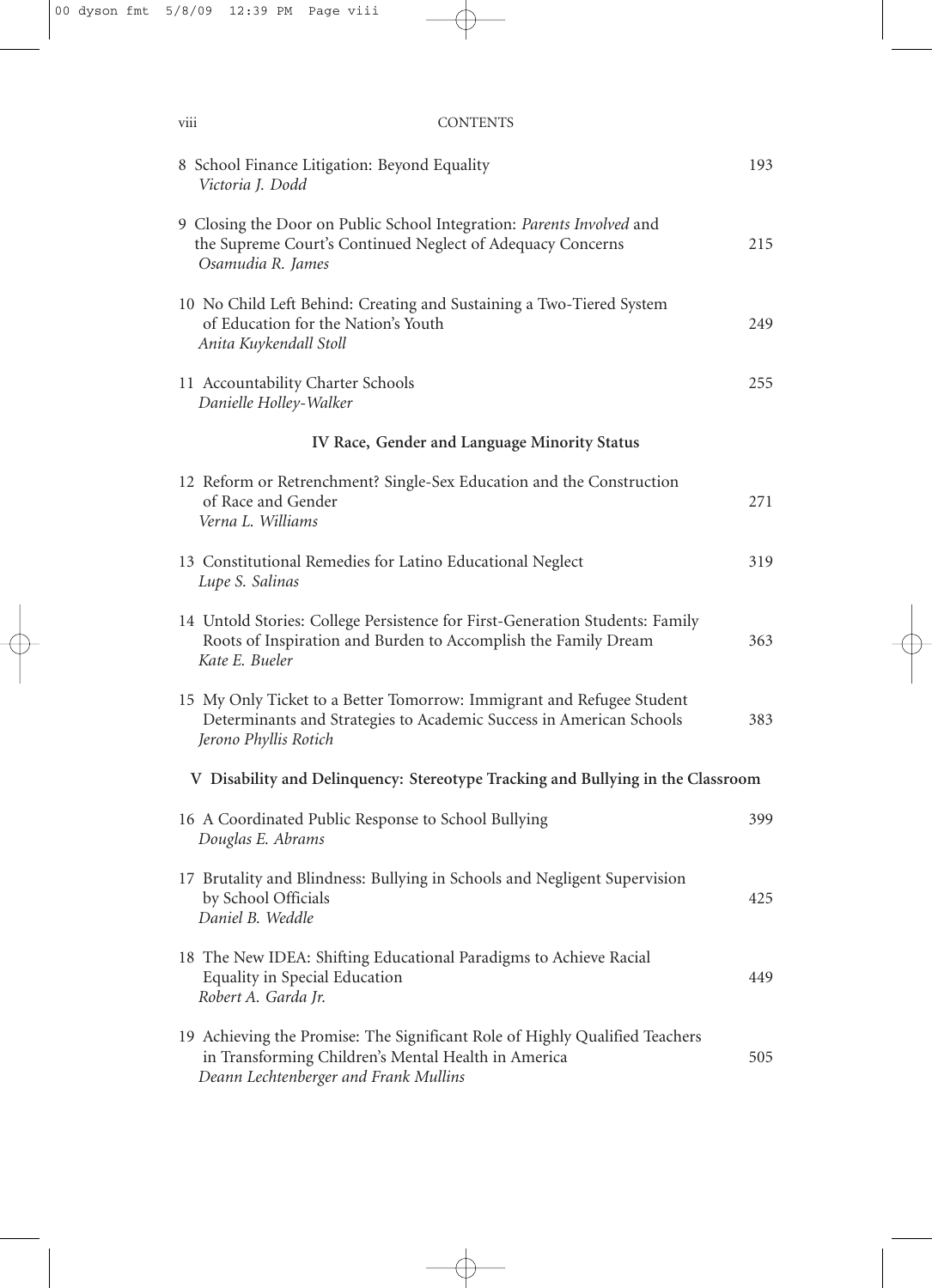| <b>CONTENTS</b>                                                                                                                                                               | ix  |  |  |  |
|-------------------------------------------------------------------------------------------------------------------------------------------------------------------------------|-----|--|--|--|
| 20 Voices from the Bottom of the Well: No Child Left Behind and the Allegory<br>of Equitable Education as a Gateway to Crime and Delinquency<br>Geneva Brown and Susan Stuart | 519 |  |  |  |
| 21 Ability Grouping and Tracking and No Child Left Behind:<br>Stratification in the Accountability Era<br>Donna M. Harris                                                     | 537 |  |  |  |
| VI Creating Learner-Centered Communities                                                                                                                                      |     |  |  |  |
| 22 Examining the Connection of NCLB to Educational Equity: Smaller<br>Learning Communities (SLC) Program<br>Na'im H. Madyun                                                   | 553 |  |  |  |
| 23 Compromising Curricula: Inequity in Literacy Instruction<br>Caitlin McMunn Dooley and Lori Czop Assaf                                                                      | 567 |  |  |  |
| 24 Increasing the School Year for Some, but Not All, Children: Barriers to<br>Extending the School Year<br>Len Biernat                                                        | 581 |  |  |  |
| Cases                                                                                                                                                                         |     |  |  |  |
| Index                                                                                                                                                                         |     |  |  |  |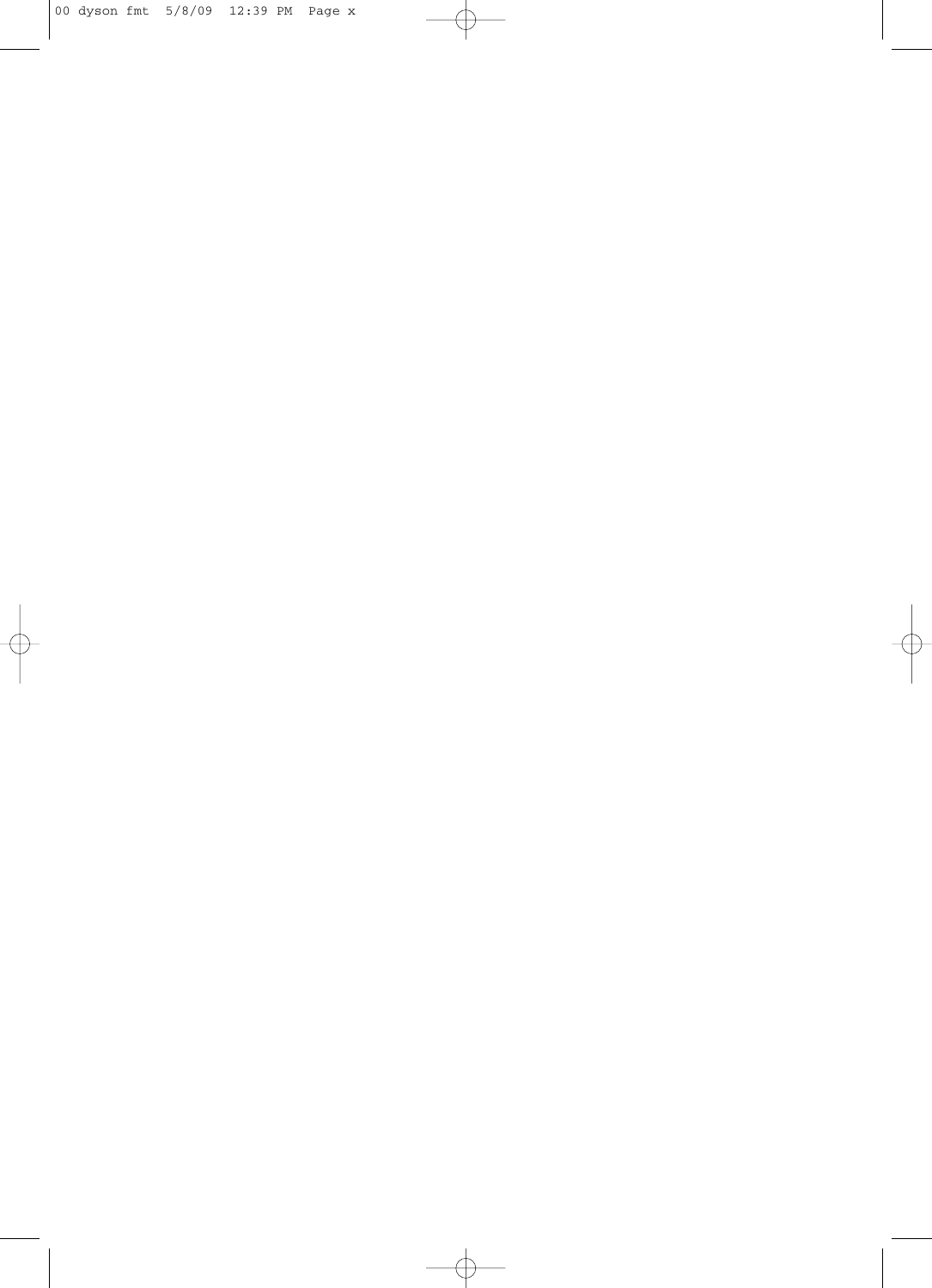### **Foreword**

#### **Philip T.K. Daniel, J.D., Ed.D.**

WILLIAM AND MARIE FLESHER PROFESSOR OF EDUCATIONAL ADMINISTRATION ADJUNCT PROFESSOR OF LAW The Ohio State University Columbus, Ohio July 2009

American education holds the promise of equal opportunity and of providing a path toward social mobility. Numerous inequities in our educational system, however, continue to hinder disadvantaged groups from participating on a level playing field as they navigate the route toward academic advancement. Further, these populations continue to find themselves limited in their prospects for improvement due to ongoing discrimination and societal stratification.

Indeed, as achievements have been made toward greater equity in education the sense of urgency has been replaced by more relaxed approaches by educational decision makers and legislative policy makers as regards fairness and justice. The reality, nonetheless, is that our institutions must continue to be vigilant in monitoring and seeking educational equality particularly since overcoming bias is still territory that students must navigate.

As evidenced by this enlightening collection of essays and articles, scholars are continuing to refocus the educational conversation toward issues of equity and equality against the backdrop of accountability. Their research communicates that equality and equitable treatment for every population in education is still a very relevant conversation that has implications for all aspects of the pedagogical experience from elementary and secondary education to higher education. These scholars press for further research and the ongoing reassessment of policy to continue to refine systems that have been put in place to create a more balanced and fair educational environment. Further, they add to both the historical and current perspectives relating to achieving equality in our educational systems. Their articles serve to increase our understanding about the fulfillment of hope in the quest toward attainment of educational advancement. The book, hence, represents an assessment of the educational possibilities in our country.

The authors elevate discussion through their research in advocating for increased attention to educational access, school alternatives and choice, school finance, and availability of resources. Further, these scholars show that although there has been legislative and judicial activity addressing the concept of educational equity, there are still major discrepancies and imbalances when comparing schools, districts, and opportunities for different student groups in our nation's educational institutions.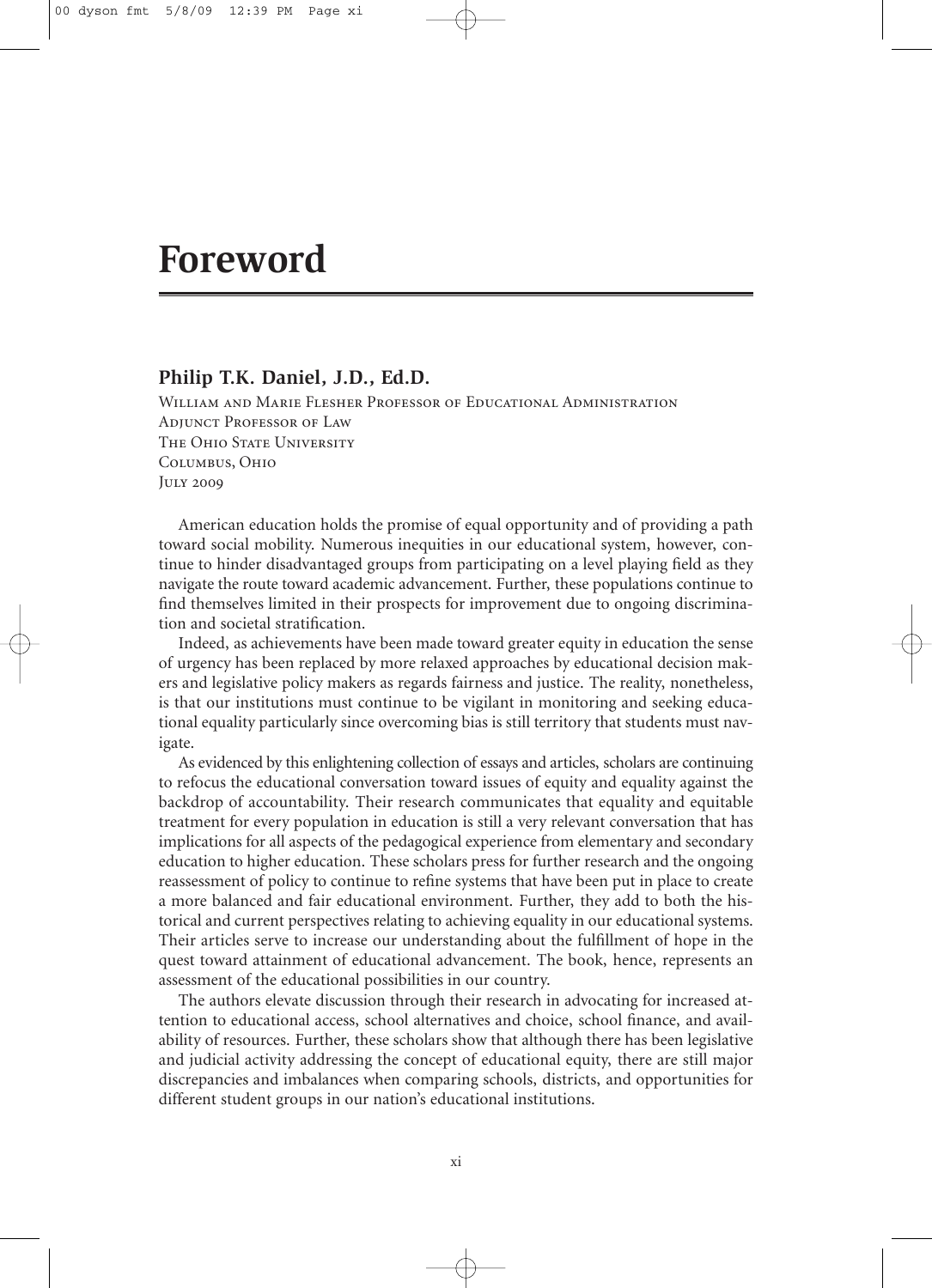#### xii FOREWORD

This edited volume provides a thought-provoking collection of papers by expert legal scholars and serves as a reminder of the extensive work that is yet to be accomplished in the evaluation of educational policy. The authors encourage us to take a second look at the research surrounding the topics of equality in education and urge us to examine the benchmarks of progress so as to gauge next steps and possible new directions in educational achievement.

In the chapters, the authors supply poignant insights about the promotion of success in the creation of the American educational enterprise by following the miasmatic denial of human dignity in the landmark case of *Plessy v. Ferguson*, 163 U.S. 537 (1896), to the feasibility of educational equality through the landmark case of *Brown v. Board of Education*, 347 U.S. 483 (1954). Likewise, they address more contemporary legal activity in *Grutter v. Bollinger*, 539 U.S. 306 (2003) and *Parents Involved in Community Schools v. Seattle School District No. 1*, 127 S.Ct. 2738 (2007), cases that serve to illuminate the struggles surrounding attempts to maintain ground and further achieve parity in schools for all students.

The text is divided into six sections that render perspectives on the occurrences of educational success through the educational pipeline stretching from K–12 through higher education and serve to communicate that there are many factors that influence educational progress and access to educational opportunities. Further, these collective works provide awareness into the issues of educational adequacy and accountability through a look at No Child Left Behind, 20 U.S.C.A. §§ 6301 et seq. (2002), the federally based accountability policy of the day, and the issues that have resulted from its enactment. The book also includes critiques and discussion of the emergence of charter schools as models of choice, autonomy, and accountability. Issues of race, gender, and language are also examined as authors explore perspectives and research that surrounds the experiences of divergent student populations. This section evidences educational gaps and challenges that exist for many in an educational system whose platform is anything but remedial. Further, the linkages of disability and delinquency are explored to highlight often neglected areas of difference in the discourse of educational equality. Finally, the promise of improved educational experiences as a result of federal and local policies is explored in the section on creating learner-centered communities by examining educational programs designed to improve student success for various student groups.

In a sense this is a compilation of works that serve as a reminder that the nation's growth, and its history will be measured not by its crepuscular and steganographic support of educating a select few in education, but, instead, by establishing the bright light of accountability and our commitment to every student by advocating for the full embodiment of equality in education.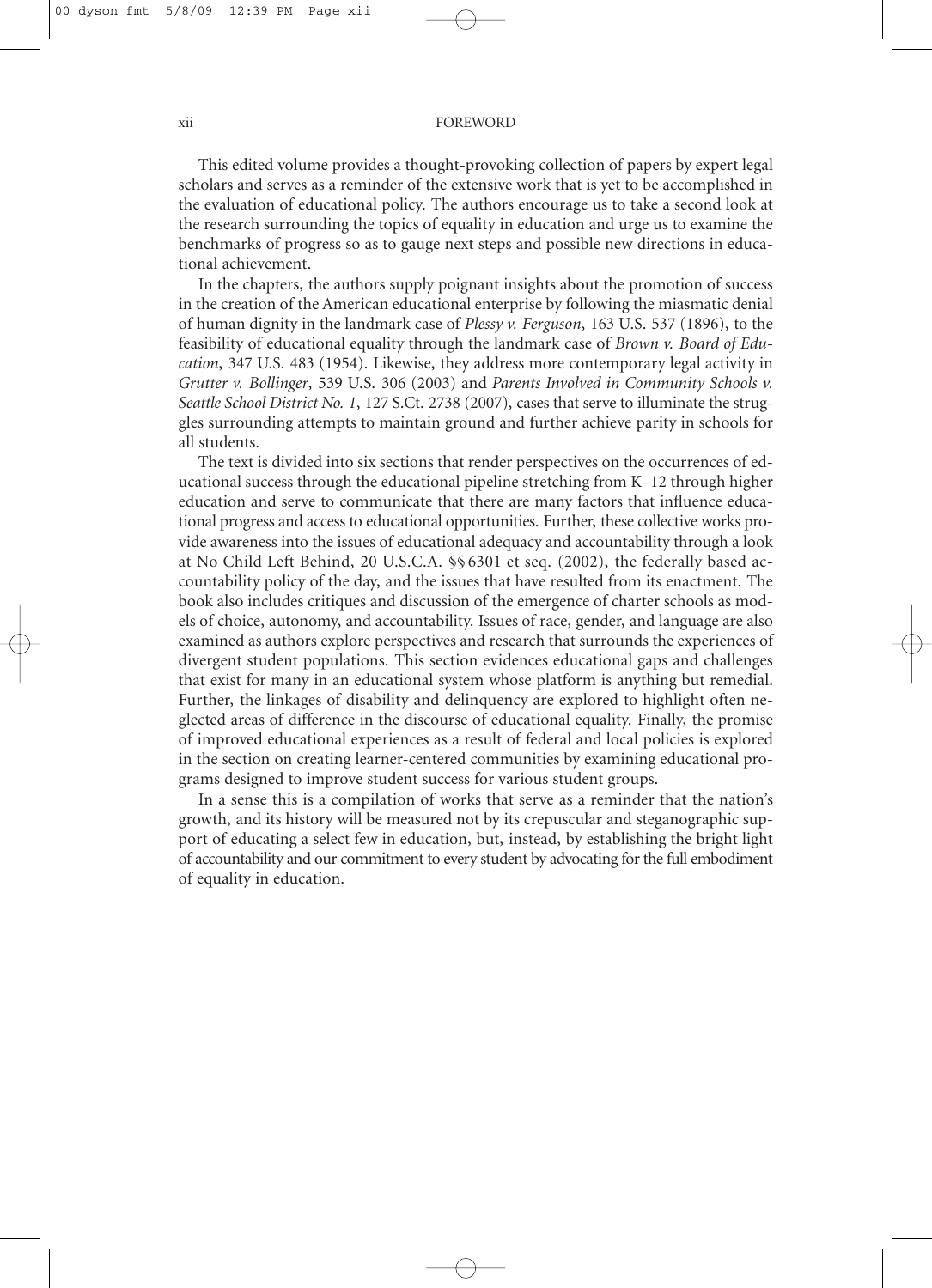### **Acknowledgments**

I would like to thank Dean Rudy Hasl, the Faculty and Staff of the Thomas Jefferson School of Law, Professor Adrien Wing, Professor Michael Olivas, and Professor Philip T.K. Daniel.

Maurice R. Dyson

I would like to thank my UMKC colleagues for their invaluable help and support in making this book a reality: Ellen Suni, Nancy Levit, Allen Rostron, Lawrence MacLachlan, Kathleen Hall, Phill Johnson, Rick Thomas, and Debra Banister.

Daniel Weddle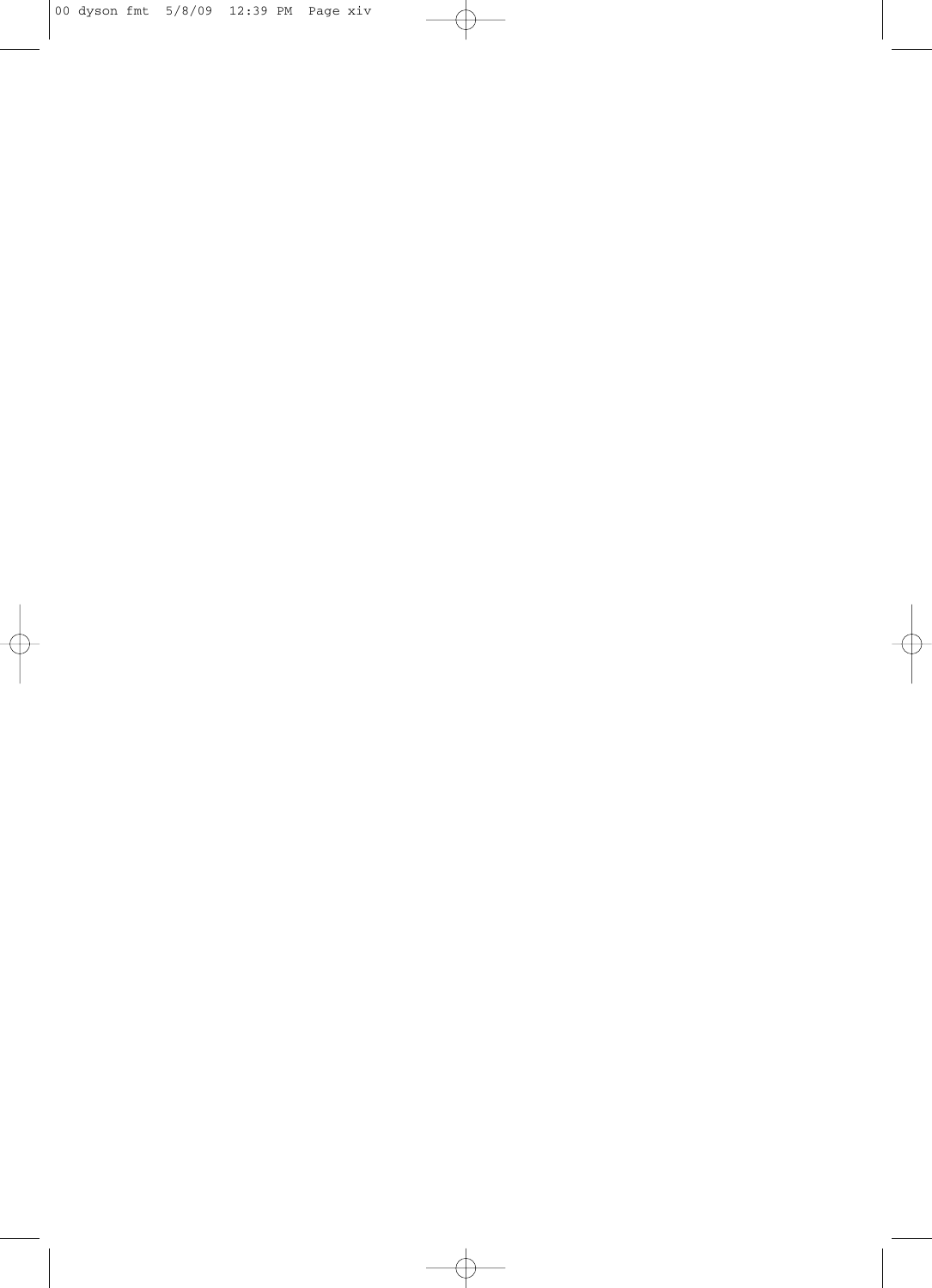### **Introduction**

#### **Maurice R. Dyson and Daniel Weddle**

**JULY 2009** 

For decision makers and policy makers, a true roadmap for educational reform must begin with an intellectually honest dialogue that critiques both law and policy with a view to serving the most vulnerable of our children. Formidable obstacles remain in the path of realizing a quality public education for all children, and if we are to overcome those obstacles, those of us in legal, educational and other disciplines must work together in the search for powerful ways to advance true equity in our educational system. This book brings together voices from multiple disciplines to examine the difficulties facing the nation's schools and to propose observations and recommendations for future reform.

From the reauthorization of the No Child Left Behind Act to the Supreme Court's recent education decisions involving race in K–12 education and higher education to the mounting concerns regarding school finance and testing, this compendium of works represents the first conscious effort to explore educational law through the interrelated fields of critical race theory, educational philosophy, sociology, civil rights, pedagogical theory and law. Our objective in this book has been threefold. In the first instance, we seek to clearly define and reconceptualize fundamental doctrine and the very ways in which it arranges legal relationships and policy in the debate to reform public education. Second, we have attempted to explore the continuum of social, economic and political influence in the law and the means by which it has affected substantive legal rules and standards governing the allocation of educational opportunity. We explore the seemingly intractable issues in educational equality such as school finance, special education, affirmative action, desegregation, curricular reform and bilingual education, just to name a few. Through the prisms of race, ethnicity, language, disability, socioeconomic status, sex and gender orientation, we explore the landscape of educational law and policy in the hope of gaining new insights for achieving greater educational equity and corrective justice. Finally, by exploring different aspects of educational policy through a variety of analytical frameworks, we hope to reach scholarly audiences, reformists, advocates and policy makers who reside beyond the academic domain and to begin a broader discussion that includes voices from all corners of our society.

That broader discussion is critically important, but until now it has been either lacking or muted. We have noticed that those arguing education cases in the nation's courts are often seeking remedies that nearly anyone outside the legal world would find ill-advised. Social science data (although still often contentious) and existing best practices do not support many of the remedies that attorneys have long advocated and which are, in many cases, detrimental to the very remedial goals sought. Likewise, as educators we have witnessed school districts crippled by the fear of liability, make—in the midst of that